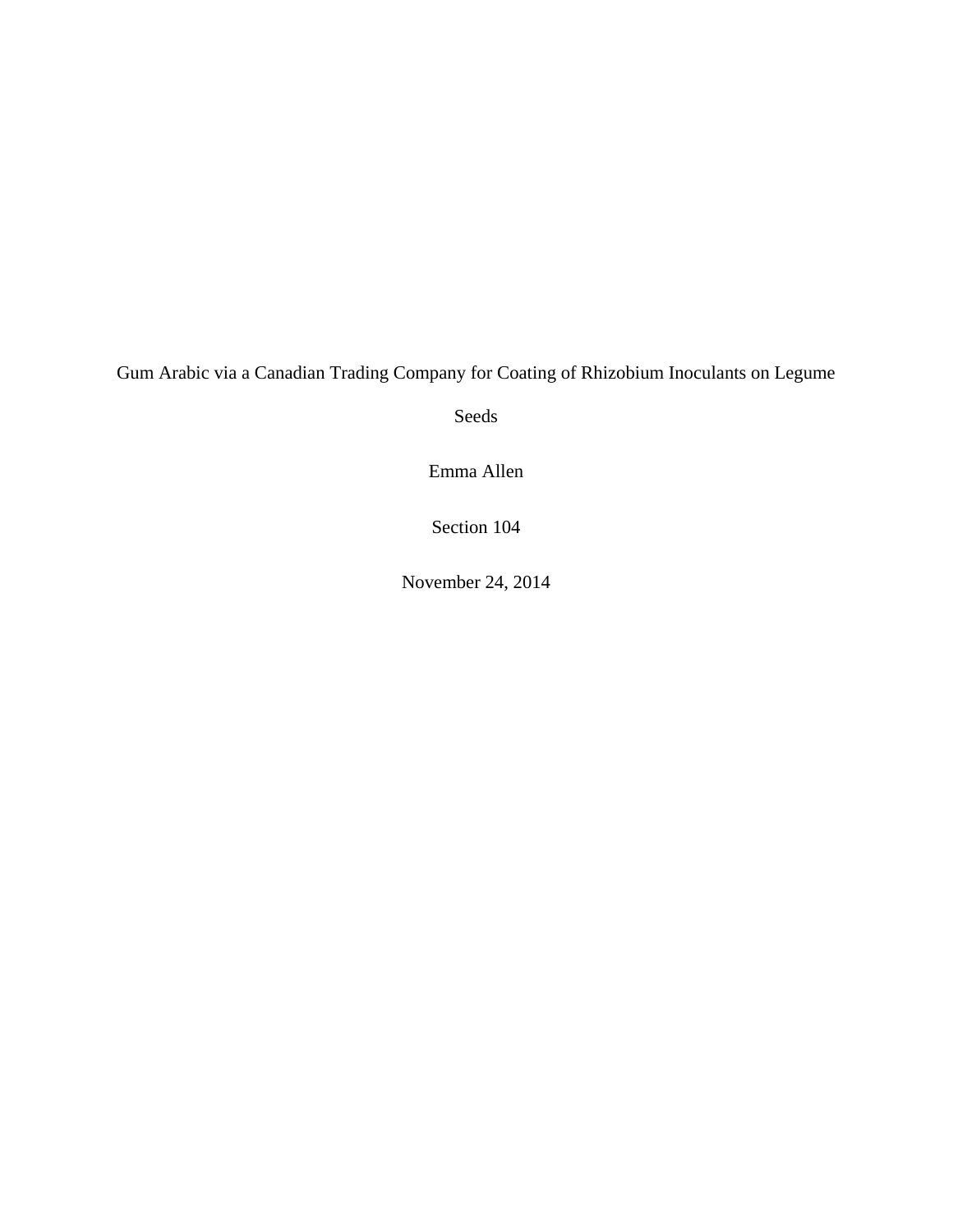## **Introduction**

Through the discretion and guidance of Professor Manish Raizada a class of over 115 Introduction to the Agri-Food System 1110 students have developed ways to create jobs in Canada while helping to advance the Nepalese agriculture system. All research projects will be made available for review to anyone internationally.

## **Part 1 Product Info**

### **Product description**

Legumes are notable in the plant world for their ability to fix nitrogen, through nitrogen fixation (Grow Organic, 2009). These plants can convert nitrogen from the gaseous form found in the air, which is unattainable by crops, and can transform it into a plant usable form (Daramola et al., 1994). The additional nitrogen gained by the plant can be used for plant growth (Grow Organic, 2009). For this to happen a bacteria known as rhizobium bacteria must be inoculated onto the legume seed prior to planting (CSU, 2013). The symbiotic relationship between the plant and the rhizobacteria is what allows the nitrogen fixation to happen (Deaker et al., 2004). One of the best suited inoculants has been found to be gum arabic (Temprano et al., 2002). Gum Arabic could be purchased as a raw product and sold to Nepal for the application on to the countries legume seeds.

## **Product Information**

Gum arabic is one of the most widely used and traded soluble gums and is also an adhesive (FAO, 2014). The Gum Arabic Company, located in Sudan, was granted an exclusive succession to export raw gum arabic in 1969 but this was recently retracted in order to open up the market (IDE-JETRO, 2009). 80% of all gum arabic production occurs in Sudan, under The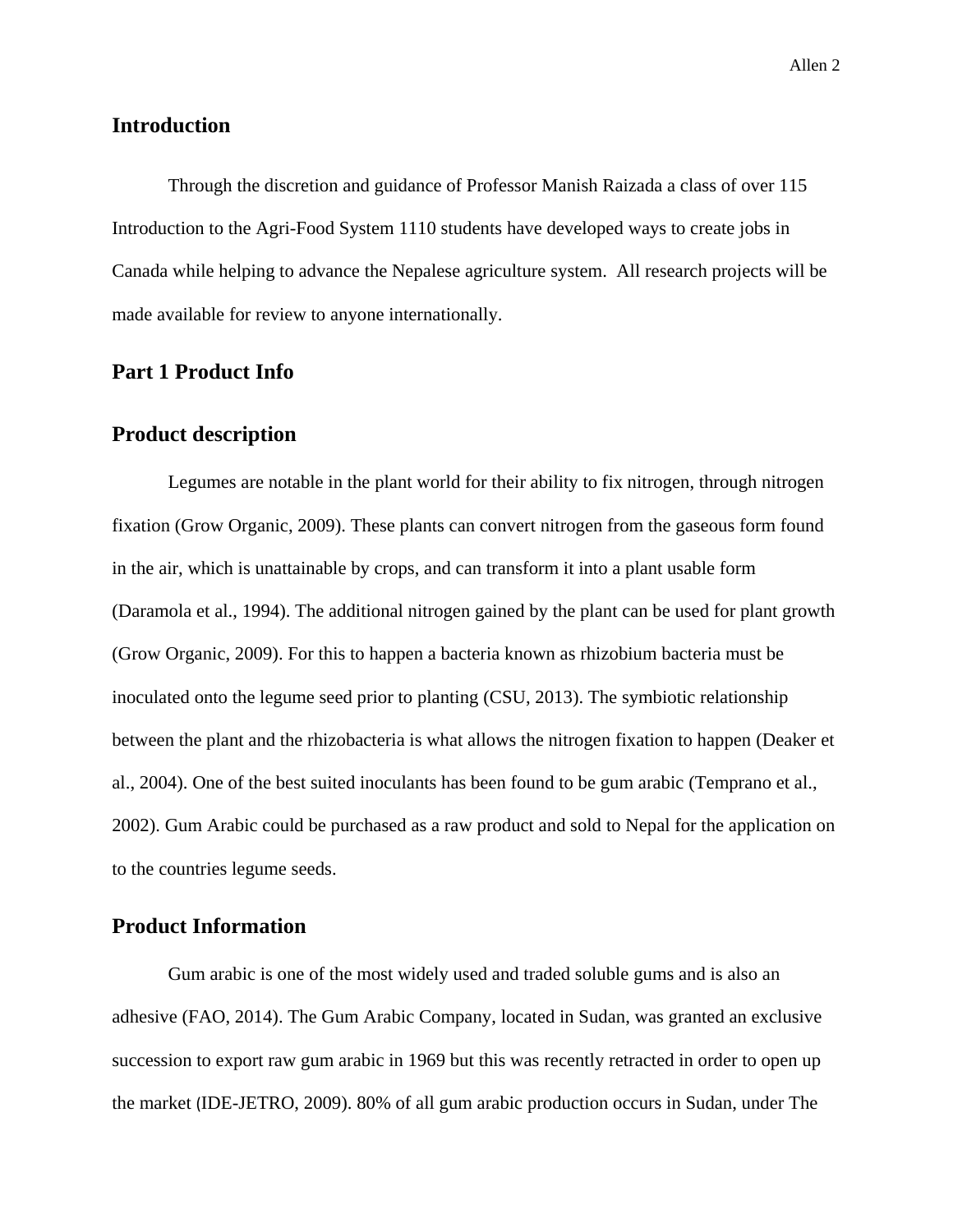Gum Arabic Company name, which approximates to 30,000 to 40,000 tonnes worth of exported economic gain (FAO, 2014). Production of gum arabic is concentrated within a 520,000 square kilometer radius of central Sudan, commonly known as the gum belt. The gum is procured from the acacia tree by tapping, and can be harvested after 5 weeks. Following the 5 weeks it can then withstand 15 day intervals of collection (FAO, 2014). An average stock of 15,000 tonnes is maintained at their Port Sudan location where it is then shipped to approved clientele (IDE-JETRO, 2009). The Gum Arabic Company owns 60% of The Khartoum Gum Arabic Processing Company, located in Port Sudan, which maintains the warehousing and quality testing of the gum arabic (IDE-JETRO, 2009). This company has a fully equipped laboratory and operates a modern processing plant at the port. The gum arabic can be processed in a powered form or kibbled form depending on the order preference (IDE-JETRO, 2009).

### **Company Information**

This product would not be available to the Nepalese marketplace without the investment of three companies. The first company is Agrocorp International of Vancouver, Canada. Located at Suite 390 – 375 Water Street Agrocorp houses one of its head offices with the other located in Singapore (Agrocorp, 2014). Agrocorp is focused on building their rapidly expanding logistical networks, and consolidating growth in new market regions (Agrocorp, 2014). Bulk purchases are the company's specialty and ensuring competitive prices are one of their priorities (Agrocorp, 2014). The professionals at Agrocorp International can be reached by telephone at (604)-681- 8675 and by fax at (866)-337-4559.

The second company that will be dealt with will be the Gum Arabic Company of Khartoum, Sudan, Africa. The GAC is the world's largest producer of gum arabic, and takes pride in the exportation of their clean grade product (IDE-JETRO, 2009). The company currently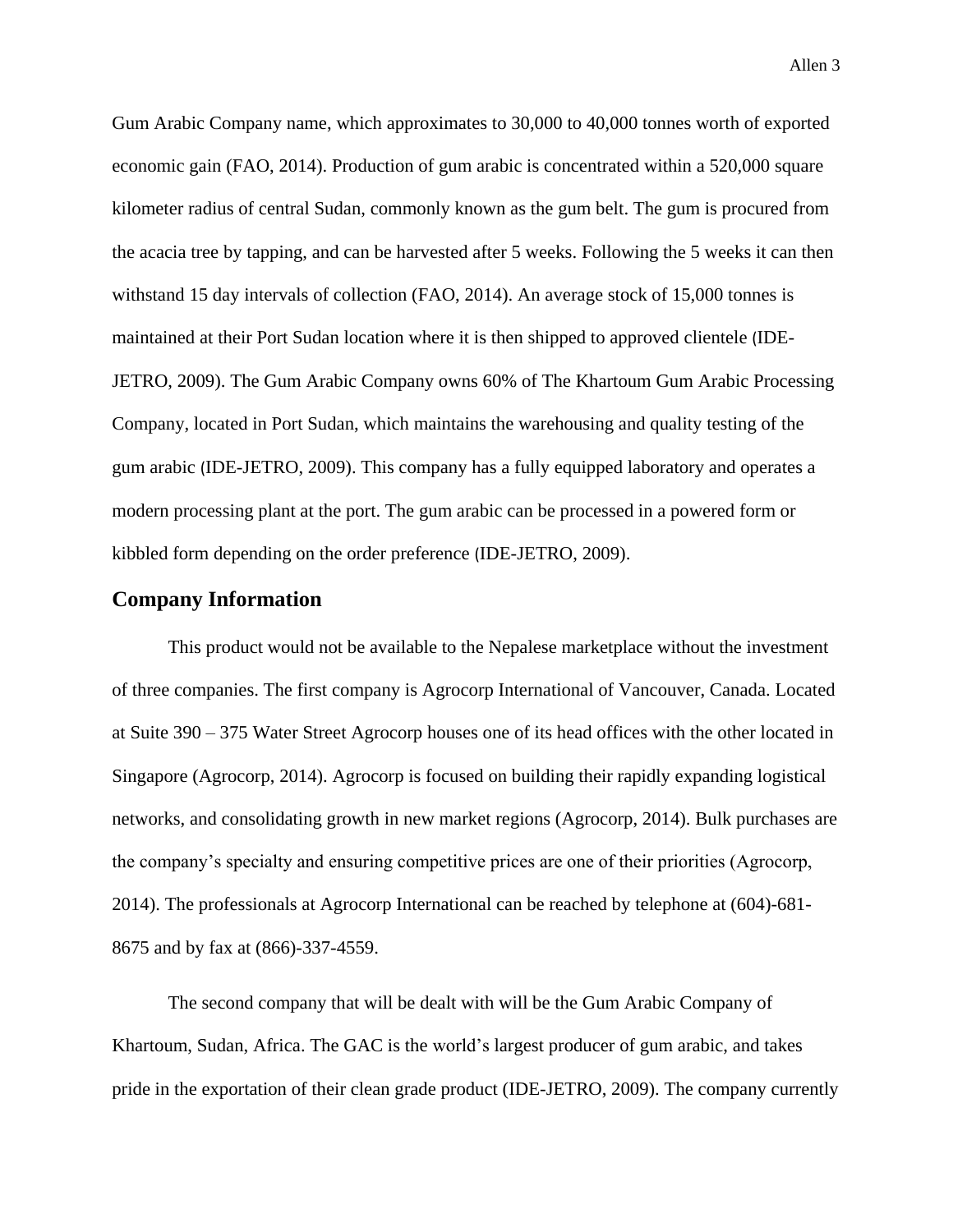has 500 employees with a total sales volume of \$50 Million - \$100 Million USD (IDE-JETRO, 2009). If needed the company can be reached by telephone + (249) (1) (83)-462111, 461960; and by Fax:  $+ (249) (1) (83)$ -467923, 461960.

The third and final company is Anubahv International. An importer of agriculture, confectionary, fertilizer, furniture, plant and medical products (Business Portal, 2014). Anubahv would be the Nepalese company in which the gum arabic would be imported by. Established in 1990 Anubahv deals with exportations to Asia, Europe, the Middle East, and South America with an approximate \$1 Million CAD turn over (Business Portal, 2014).

## **Cost**

Gum arabic prices depend on a multitude of different factors such as time of year, location of harvest, and location of trader (World Bank, 2007). As seen below there are two breakdowns of the value chain of Gum Arabic.

|                                                           | Jan-06           | Feb-06 |           |                |
|-----------------------------------------------------------|------------------|--------|-----------|----------------|
|                                                           | Sd/kantar        | NMT    | Sd/kantar | \$/MT          |
| Price received by producers from village trader           | 13.000           | 1256   | 17,000    | 1643           |
| Price received by village trader at Um Rawaba             |                  |        |           |                |
| market                                                    | 13,500           | 1304   | 17,500    | 1691           |
| Costs at Um Rawaba market (flat taxes per kantar)         |                  |        |           |                |
| Locality tax                                              | 200              | 19     | 200       | 19             |
| <b>Zakat</b>                                              | 1.300            | 126    | 1.300     | 126            |
| Natl. Forest Corporation levy                             | 600              | 58     | 600       | 58             |
| Wounded soldiers levy                                     | 50               | 5      | 50        | 5              |
| Sub-total                                                 | 2150             | 208    | 2150      | 208            |
| Cleaning and Grading by Um Ruwaba trader                  |                  |        |           |                |
| Labor                                                     | 100              | 10     | 100       | 10             |
| Management etc                                            | 10 <sup>10</sup> | 1      | 10        | 1              |
| <b>Buildings</b> etc                                      | 100              | 10     | 100       | 10             |
| Jute bags                                                 | 75               |        | 75        | $\overline{7}$ |
| Sub-total                                                 | 285              | 28     | 285       | 28             |
| Cost ex trader store per Kantar purchased                 | 15.935           | 1.540  | 19.935    | 1.926          |
|                                                           |                  |        |           |                |
| Cost ex trader store (compensated for 25% weight<br>loss) | 21.247           | 2.053  | 26,580    | 2.568          |
|                                                           |                  |        |           |                |
| Cost ex trader store assuming 15 percent profit           | 24,434           | 2.361  | 30.567    | 2.953          |
| Transport from Um Ruwaba to GAC in Khartoum               | 300              | 29     | 300       | 29             |
| Total cost for trader (including profit) in Khartoum      | 24.734           | 2.390  | 30.867    | 2.982          |

Annex 2A. Gum Arabic Value chain Kordofan

Source: (World Bank, 2007)

Value Chain for Gum Arabic (Acacia Senegal - Hashab)<br>(based on information in Um Rwaba Village - North Kordofan at end February, 2006)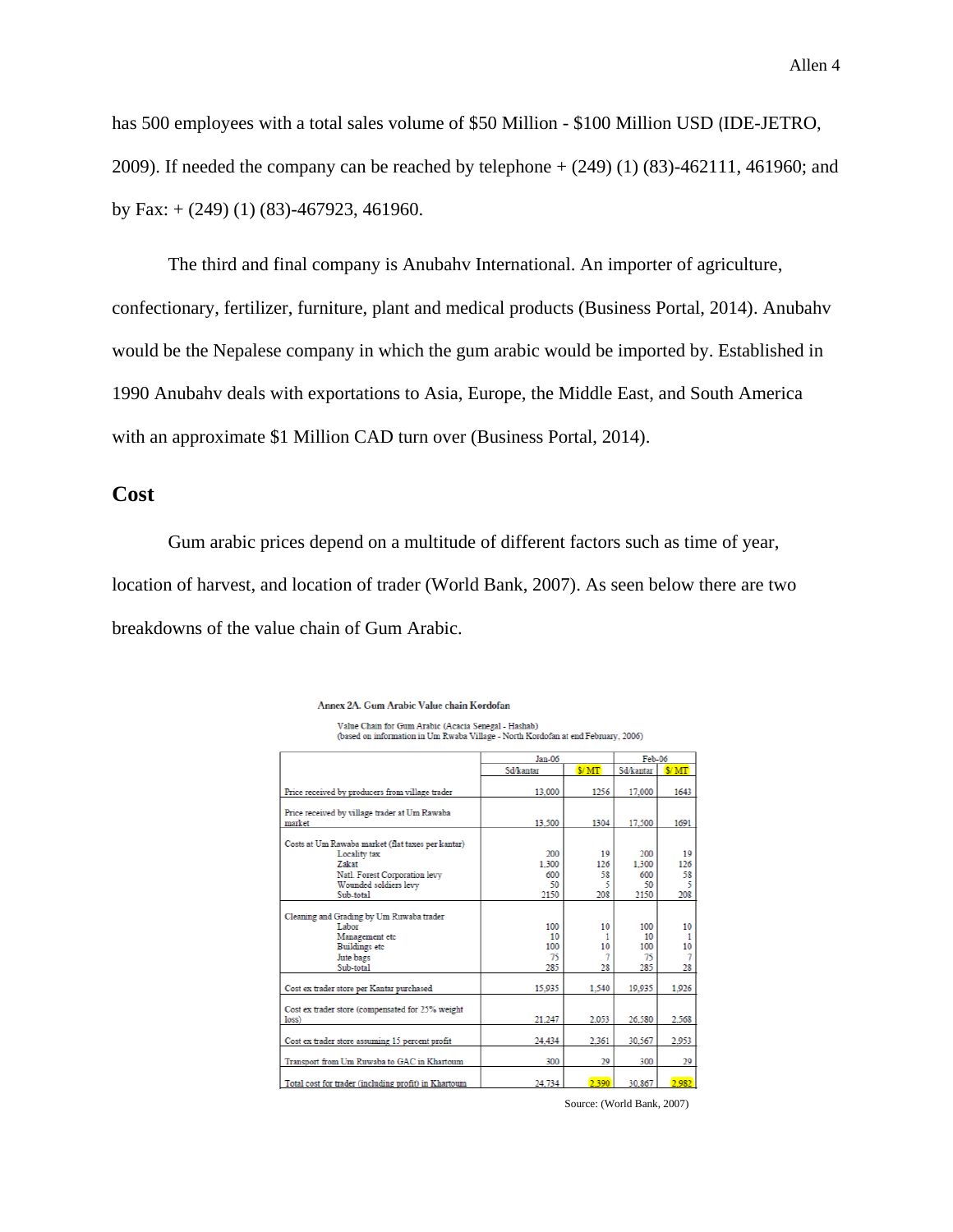Annex 2B Gum Arabic Value Chain Blue Nile

Value Chain for Gum Arabic (Acacia Senegal - Hashab)<br>(based on information in Damazine - Blue Nile at end June, 2006)

|                                                  | Feb-06    |         | May-06    |         |
|--------------------------------------------------|-----------|---------|-----------|---------|
|                                                  | Sd/kantar | \$/MT   | Sd/kantar | S/MT    |
|                                                  |           |         |           |         |
| Price received by producers from village         |           |         |           |         |
| trader                                           | 20,000    | 2020    | 18,000    | 1739    |
| Price received by village trader at Damazine     | 20.500    | 2071    | 18.500    | 1787    |
|                                                  |           |         |           |         |
| Costs at Damazine market (flat taxes per         |           |         |           |         |
| kantar)                                          | 200       | 20      | 200       | 20      |
| Locality tax<br><b>Zakat</b>                     | 1.600     | 162     | 1.600     | 162     |
| NFC levy (50% NFC / 50% State)                   | 1200      | 121     | 1200      | 121     |
| Wounded soldiers levy                            | 125       | 13      | 125       | 13      |
| Gum Arabic Union levy                            | 250       | 25      | 250       | 25      |
| General Tax (GNU 60% and State                   |           |         |           |         |
| 40%)                                             | 350       | 35      | 350       | 35      |
| Crop Marketing tax (state)                       | 250       | 25      | 250       | 25      |
| Sub-total                                        | 3975      | 402     | 3975      | 402     |
|                                                  |           |         |           |         |
| Cleaning and Grading by Damazine trader          |           |         |           |         |
| Labor                                            | 500<br>10 | 51      | 500<br>10 | 48<br>1 |
| Management etc<br><b>Buildings</b> etc           | 100       | 1<br>10 | 100       | 10      |
| Jute bags                                        | 100       | 10      | 100       | 10      |
| Sub-total                                        | 710       | 72      | 710       | 69      |
|                                                  |           |         |           |         |
| Cost ex trader store (without profit) per Kantar |           |         |           |         |
| purchased                                        | 25.185    | 2.544   | 23.185    | 2.258   |
|                                                  |           |         |           |         |
| Cost ex trader store (compensated for 25%        |           |         |           |         |
| weight loss)                                     | 33,580    | 3.392   | 30.913    | 3.010   |
|                                                  |           |         |           |         |
| Cost ex trader store assuming 15 percent profit  | 38,617    | 3.901   | 35.550    | 3.462   |
| Transport from Damazine to GAC in                |           |         |           |         |
| Khartoum                                         | 400       | 40      | 300       | 29      |
|                                                  |           |         |           |         |
| Total cost for trader (including profit) in      |           |         |           |         |
| Khartoum                                         | 39.017    | 3.941   | 35,850    | 3.491   |

Source: (World Bank, 2007)

It is evident that the gum arabic that was purchased from the Um Rwaba Village of Sudan in 2006 was the cheapest option with a \$959/MT difference between the two February values. The labour cost for the grading and cleaning of the gum arabic by the Damazine trader had a variance from \$48-\$51 in the Blue Nile chain to only \$10 by the Um Ruwaba trader in the Kordofan chain. Transportation costs in May 2006 for the Blue Nile equaled that of the Kordofan transportation which was a \$29 cost, while the month of February totaled at \$40/MT. The input costs made by Agrocorp international would vary depending on what the trading and transport costs were within the gum arabic production chain that month. An estimation of cost could be anywhere between \$2300-\$4000/MT for the purchase of the gum arabic from the GAC Port Sudan location.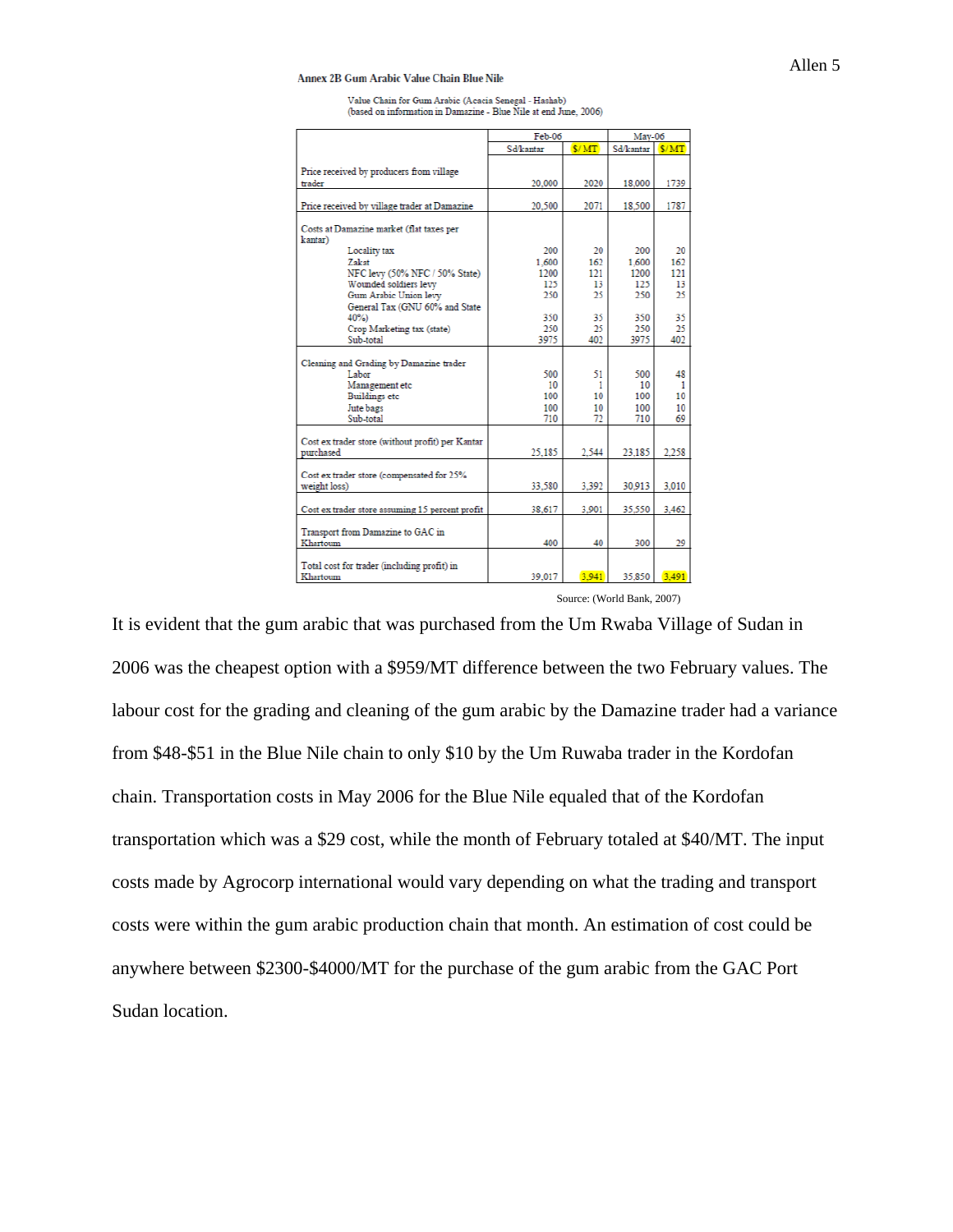### **Patents**

Currently there is a US patent, now held by Novozymes Bioag Inc of Wisconsin, which was filed on June 26, 1996 (United States Patent, 1999) by the inventors R. Stewart Smith and Robert M. Osburn of Wisconsin. This patent license clearly states in the claim section that any seed that is coated with the use of a carbohydrate that is essentially of gum arabic would be considered their product (United States Patent, 1999).

## **Market Opportunity**

The market for the gum arabic would be considered niche within Nepal due to that fact that only 16% of the land is considered arable (CIA 2014). In comparison to the large population, every farmer would have a small amount of land in which to plant his crops. Currently there is no direct supplier of gum arabic for the use of inoculation of legume seeds within Nepal (Joshi et al., 2012). This is a perfect opportunity for a company to establish a connection with the farmers and become the sole provider of the gum arabic. The only issue would be there is not an enormous demand due to the fact that the farmers only have a small amount of land that the crop can be planted on (RPP, 2014). There are two directions that this product could take. The first being that the seed distributor would sell the seeds inoculated with the gum arabic powder already applied, or the seed distributor could sell their seeds and the gum powder as an additional product.

## **Benefits to Canada**

Gum Arabic is a speciality product that is primarily grown in Africa (UNCTAD, 2013) and because of this Canada will not be producing a specific product. For the purpose of this project a Canadian trading company can be used to export the product from Africa to Nepal.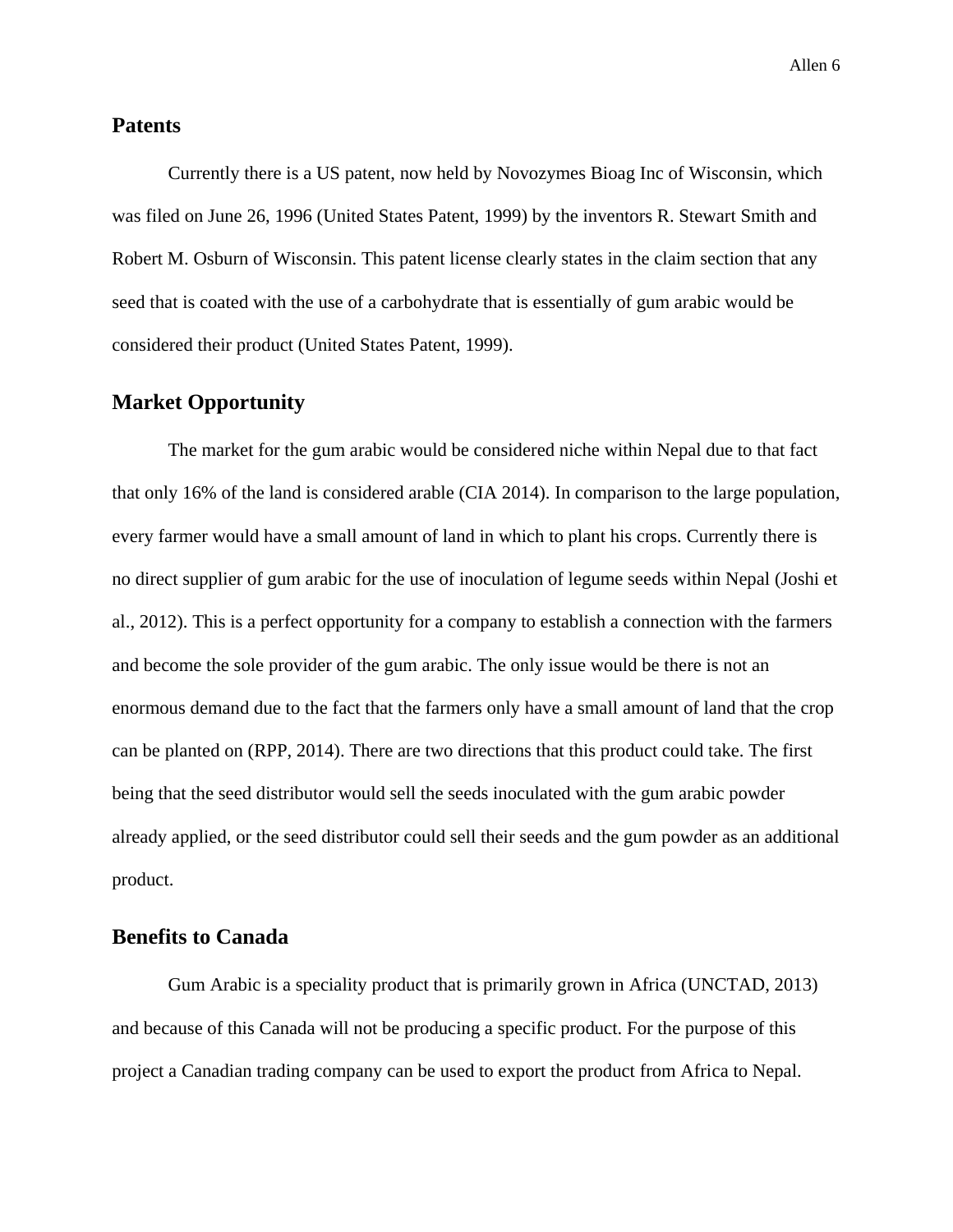The use of Agrocorp International as the Canadian trading company involved in the trade of the gum arabic to Nepal will be beneficial to Canada for multiple reasons. This company will be able to develop two new global trading partnerships. The first partnership would have to be established with the Gum Arabic Company of Sudan, whom of which is the largest exporter of Gum Arabic (IDE-JETRO, 2009). This would also ensure that Canada would have a share in the African economy. Secondly Canada would need to partner with a Nepalese seed distributor such as Anubahv International (Business Portal, 2014). Partnering with Nepal is essential for the success of this product. The use of gum arabic as an inoculant is still a niche market which means that there will not be a major competition in the marketplace, making the three companies involved the sole producers and distributors of the gum arabic as an inoculant. If needed a trained professional from Canada could be hired by the Anubahv International company to be in charge of inoculation if the proper technique has not yet been perfected in Nepal. Several

| Legume inoculation techniques |  |  |  |  |  |
|-------------------------------|--|--|--|--|--|
|-------------------------------|--|--|--|--|--|

| Technique                   | Description                                                                                                                                             |
|-----------------------------|---------------------------------------------------------------------------------------------------------------------------------------------------------|
| Seed inoculation            |                                                                                                                                                         |
| Dusting                     | Peat inoculant is mixed with the seed<br>without re-wetting                                                                                             |
| Slurry                      | Seed is mixed with a water solution of peat<br>often with the addition of an adhesive                                                                   |
| Lime or phosphate pelleting | Seed is treated with a slurry peat inoculant<br>followed by a coating of calcium carbonate<br>(superfine limestone) or rock phosphate                   |
| Vacuum impregnation         | Rhizobia is introduced into or beneath the<br>seed coat under vacuum                                                                                    |
| Soil inoculation            |                                                                                                                                                         |
| Liquid inoculation          | Peat culture mixed with water or liquid<br>inoculant applied to the seedbed at the time<br>of sowing (liquid inoculants may also be<br>applied to seed) |
| <b>Granular</b> inoculation | Granules containing inoculum sown with<br>seed in seedbed                                                                                               |

inoculation techniques are available such as dusting, slurry, pelleting, and vacuum impregnation (Deaker et al., 2004). The seeds can be inoculated by farmers immediately prior to use or by custom inoculation through the seed distributor that can be used within a week of inoculation (Deaker et al., 2004). If the product does well and farmers are satisfied with the

Summarised from Brockwell, J., 1977; Bio-Care Technology Pty. Ltd. Inoculant Brochure 1998; Thompson, J., 1988).

results that they receive on the crop it would bring positive attention to Agrocorp International, and their ability to source and provide a quality product to its customers. This use of marketing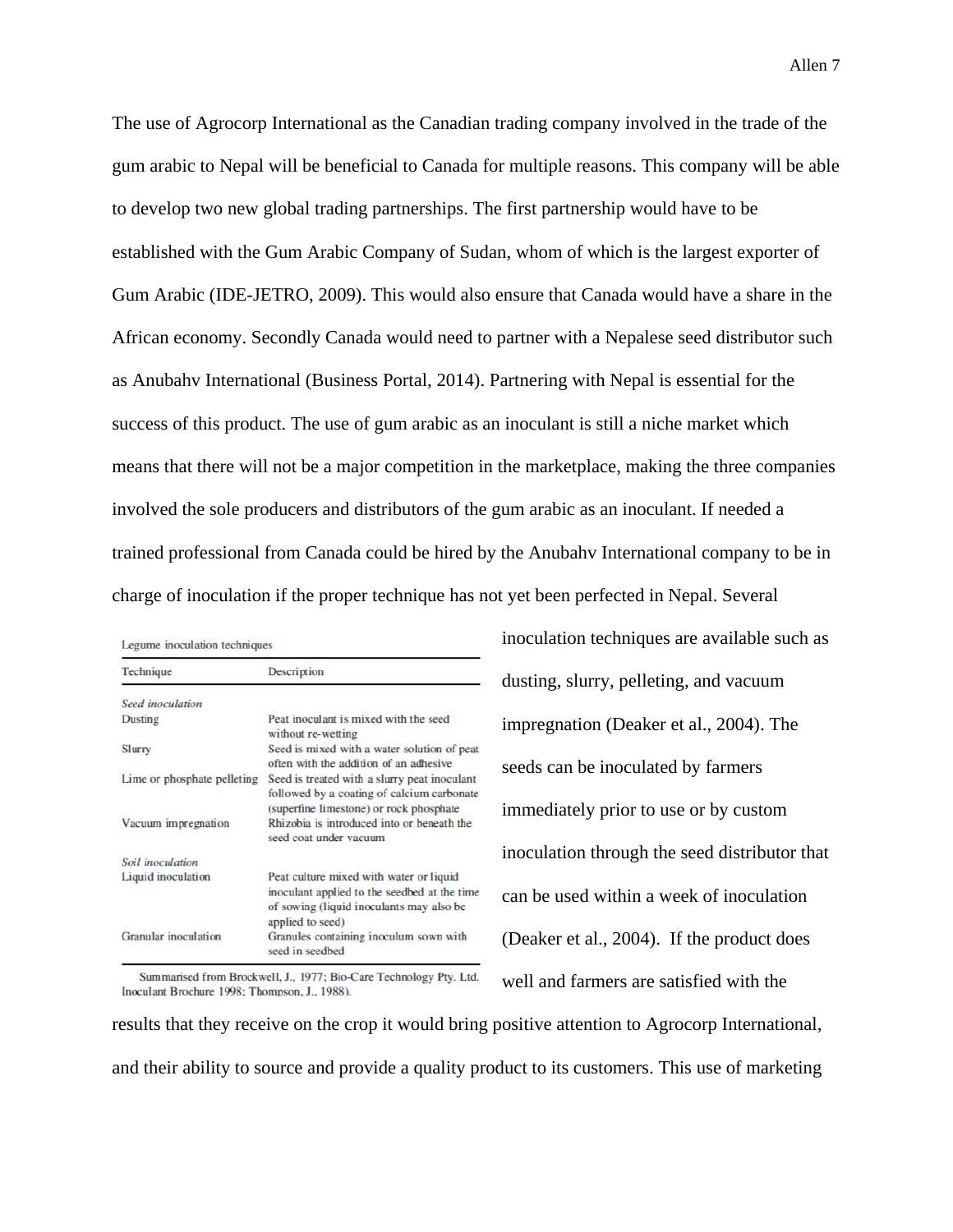for the company could lead to business growth for Agrocorp International. This new growth will lead to foreign money entering Canada which will benefit the Canadian economy, as well as benefitting the Nepalese people with a way in which to better grow legumes.

## **Part 2 Potential to Nepal**

### **Nepal**

Landlocked between China and India, Nepal has a land size of a little over  $147,000 \text{ km}^2 \text{ (CIA, }$ 2014). Nepal is known for the beautiful Himalayas, including Mount Everest (CIA, 2014). Nepal also has a Terai or flat river plain area in the south and a central hill region (CIA, 2014). The major agriculture products produced within Nepal range from rice, corn and wheat as well as root crops and water buffalo meat (CIA, 2014). With 75% of the population in the agriculture labour force this means that over 2,324,023 individuals have an impact on Nepal's agriculture (CIA, 2014). Farmers in Nepal are limited from agricultural inputs, modern technologies and technical knowhow (Joshi et al., 2012). Because of the lack of agricultural productivity, Nepal faces food shortages which severely affects the nutritional needs of the residents of Nepal (Joshi et al., 2012).

### **Needs and Benefits to Nepal**

Following behind rice, wheat, and maize, legumes are the fourth most important component of the local Nepalese diet and are an established crop within the agriculture sector (Maskey et al., 2001). Not only are legume crops beneficial to the Nepalese diet but the legumes are also valuable resources for the soil (Brockwell and Bottomley, 1995). Grain legumes are able to fix the atmospheric nitrogen that resides in the soil, this is done through a process called nitrogen fixation in association with the symbiotic rhizobium bacteria (Mauromicale et al. 2005).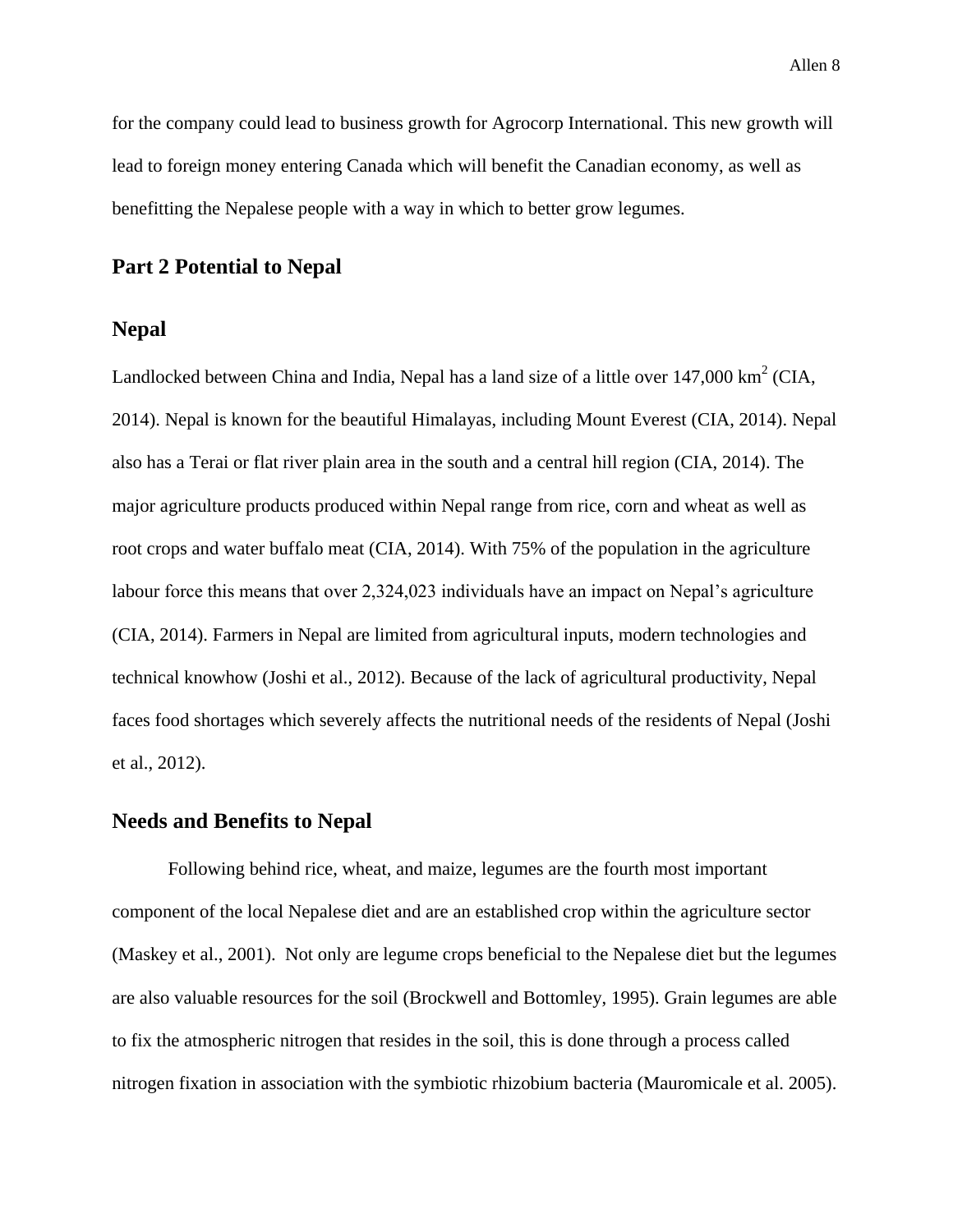The rhizobia create nodes that are packed with thousands of the rhizobia that are constantly working to fix the nitrogen within the plant (Burdass, 2002). Crop yields are greatly improved in nodulated plants due to the fact that they have the ability to live and grow in poor soils because the rhizobia are fixing the nitrogen (Amarger, 1981). This is especially useful in the diverse Nepalese terrain. Post-harvest the remaining roots decompose and release nitrogen in the soils. The nitrogen can be recycled by the plants that are planted in the same location the following crop season (Elegba and Rennie, 1984). This process is called natural fertilization (Burdass, 2002). In order to enhance the rhizobia it is common practice to inoculate the legume seed with numerous studies having shown that gum arabic is one of the most beneficial inoculant coatings as it produces a greater number of infected root hairs, and nodules (Rao et al., 1971).

### **Cost Analysis**

| <b>Business/Step</b>      | Markup %             | <b>Cost per Ton</b> |  |
|---------------------------|----------------------|---------------------|--|
| Um Ruwaba Trader          |                      | \$2,300             |  |
| <b>Agrocorp Purchases</b> | 25%                  | \$2,875             |  |
| Shipping                  |                      |                     |  |
| (estimated).              |                      | \$2,500             |  |
|                           |                      | \$5,375             |  |
| Sold to Anubahy Int.      | 11.63%               | \$6,000             |  |
|                           | $$6000/ton = $6/kg$  |                     |  |
|                           |                      |                     |  |
|                           | 20%                  | \$7.20/kg           |  |
|                           |                      | \$180/25kg bag      |  |
|                           |                      | 25x40bags=\$7200    |  |
|                           |                      |                     |  |
| Anubahv                   | <b>Total Profit:</b> | \$1,200             |  |
| Agrocorp                  | <b>Total Profit:</b> | \$625               |  |

The variability of quality, availability, need for high concentrations  $(15-40\% w/v)$  and cost have all limited the use of gum arabic as an inoculant adhesive (Deaker et al., 2004). As shown by the cost breakdown above, the use of gum arabic as a niche product is very expensive for the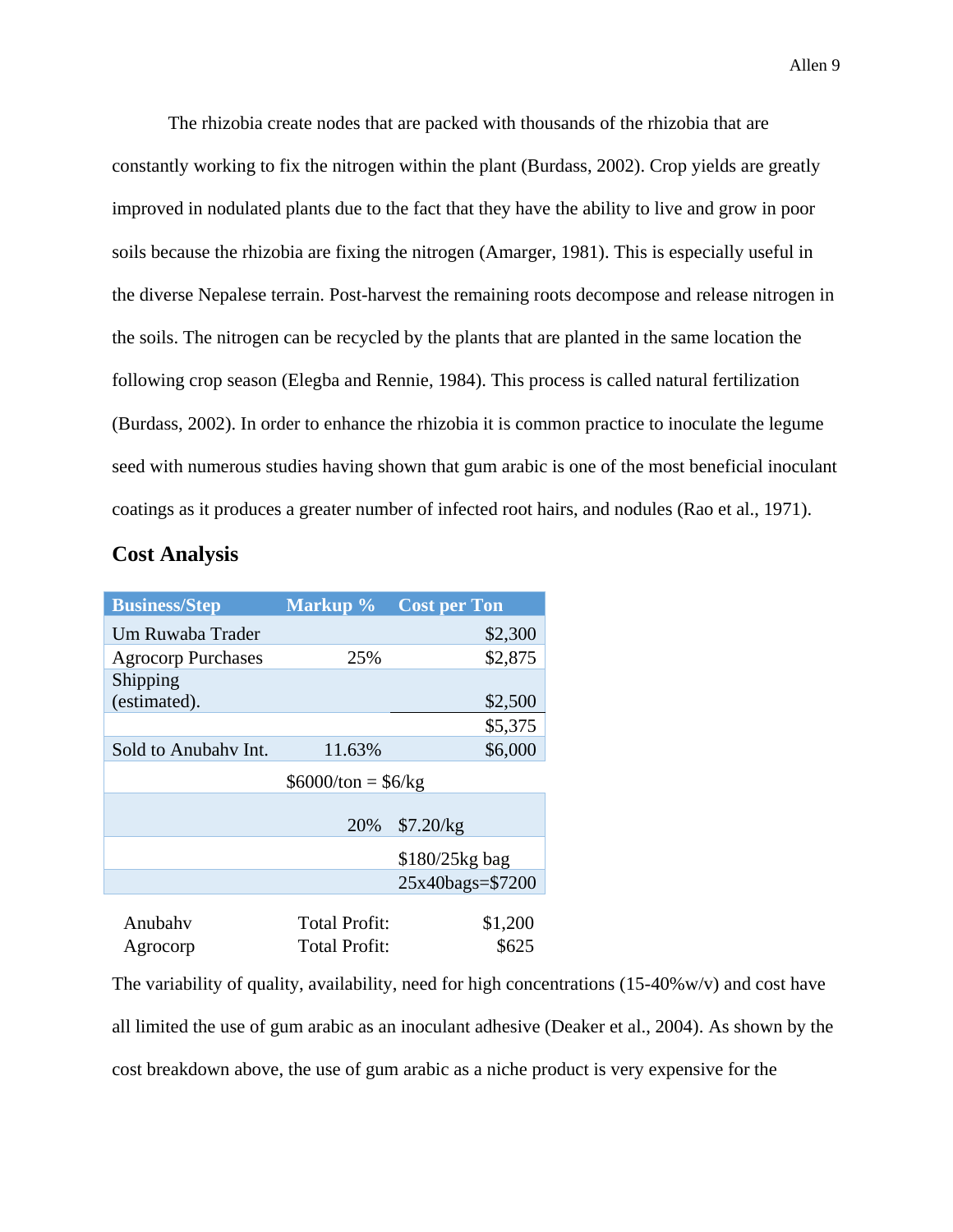Canadian company that is exporting the product to Nepal. A 20% markup was chosen for the Nepalese seed distributor because of the inputs that are required to purchase the product, \$6000. From here the seed distributor could sell the gum arabic as is to the farmer for their own personal use, or most likely they will coat their seeds with the newly purchased gum arabic. This will make their seeds more expensive but more valuable. 24.8% of Nepalese people are living below the international poverty line by only earning \$1.25 per day (Unicef, 2013). The issue of money is very much present in the Nepalese economy. The price of the product is relatively expensive for farmers at \$7.20/kg and \$180/25kg bag. It may be more cost efficient for farmers to purchase the pre-inoculated legume seeds. It does not seem efficient for a farmer to purchase a 25kg bag when in reality the chances that it will be entirely used would be slim, and the gum arabic would be wasted.

### **Marketing**

The need for coated inoculated seeds may be unknown by the Nepalese farmers and it would be in the best interest of the agriculture company that will deal with selling the inoculated

legume seeds to create an information package to distribute to the farmers. The information would be in an easy to read context (refer to image to the right) to enable the best understanding to the prospective buyers of the gum arabic coating. It is extremely important that the farmers realize that by using the coating technique on the legume seeds they can save money, increase yields, and improve their soil quality for future crops they wish to plant (Stephens and Rask, 2000).

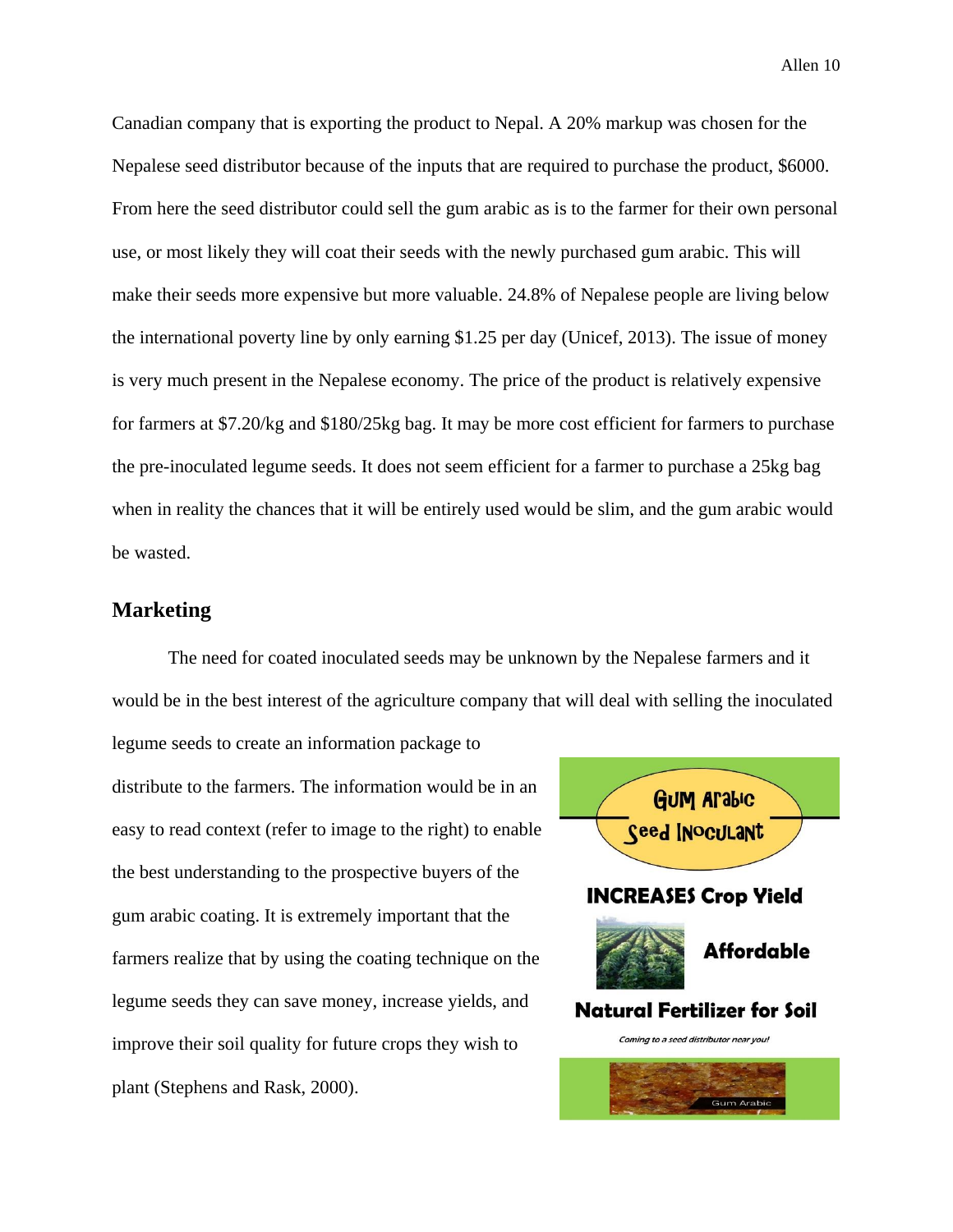# **Regional and Global Competition**

| <b>Company/Supplier</b>                                                        | Location                       | Weight                       | <b>Minimum</b><br>Order | Cost                               |
|--------------------------------------------------------------------------------|--------------------------------|------------------------------|-------------------------|------------------------------------|
| Henan Boom Gelatin<br>Co., Ltd.                                                | China<br>(Mainland)            | 25kg/plastic<br>woven bag    | 1 Metric<br>Ton         | $$1,320-$<br>\$6,700US<br>Per M/T  |
| <b>DA LIAN HONGLU</b><br>Chemicals Co., Ltd.                                   | Liaoning China<br>(Mainland)   | $25$ kg/plastic<br>woven bag | 32 Metric<br>Ton        | $$4.5-\$5.5US$<br>per Kg           |
| <b>Continental Star Impex</b><br><b>General Trading</b>                        | <b>United Arab</b><br>Emirates | $25$ kg/plastic<br>woven bag | 10 Metric<br>Ton        | $$1,600 -$<br>\$2,400US Per<br>M/T |
| <b>Organic Crops Export</b><br>Co. Ltd<br>(Abnaa Sayed Elobied<br>Agro Export) | Sudan<br>(Port Sudan)          | 50kg/plastic<br>woven bag    | 20 Metric<br>Ton        | \$1,800-<br>\$2,200US Per<br>M/T   |

There are many different companies throughout Asia and Africa that deal with the exportation of gum arabic (Alibaba, 2014). All the companies seem to have similar price ranges with nothing lower than \$1,300 USD. The Organic Crops Export Co. Ltd is the only company that has a legitimate product from Sudan, where the GAC is also located. The GAC does not have distinct prices available so it could be assumed that the cost would be relatively similar to those of the Organic Crops Export Co. Ltd.

## **Unknowns**

With any agricultural product there is the daunting possibility that crop yield could be affected by a multitude of factors such as poor weather and growing conditions (Ballal et al.,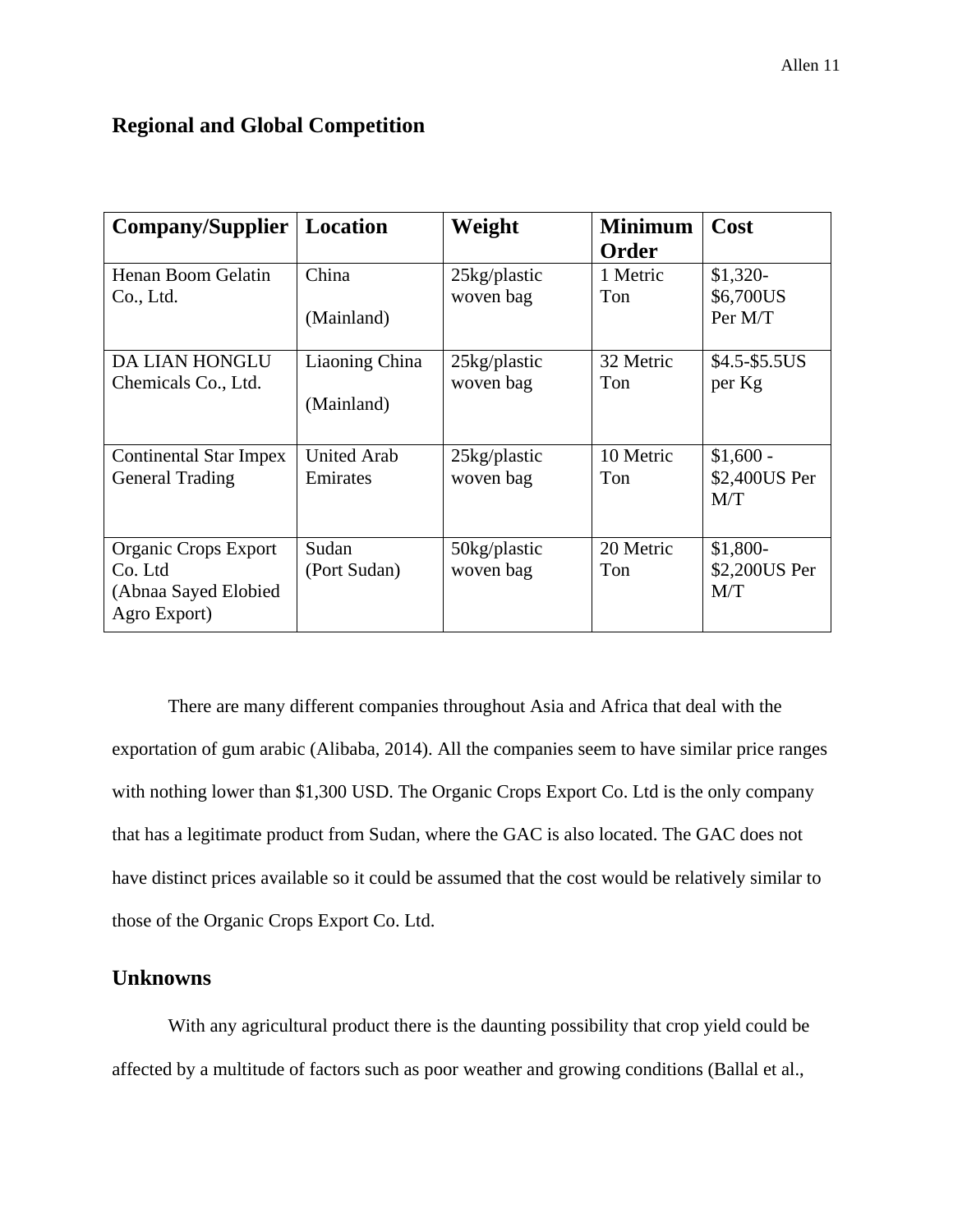2005). If crop yield was affected then the gum arabic available to the market place would decrease and the price for purchase of the product would increase. Something like this is an unknown factor in the market place because we cannot assume how the crop yield will carry out month to month due to the variables. Another unknown would be the actual amount of gum arabic that is available for purchase. A majority of the gum arabic is used in the beverage and confectionary industries (Elmgvist et al., 2005). Currently peat is the most commonly known inoculant that is used, with gum arabic primarily being used in research studies, but due to the current positive results given by the peat gum arabic my not ever make it to the marketplace as a commercial inoculant (Albareda et al. 2008).

The cost of gum arabic is another contributing unknown factor of whether or not Nepalese farmers will be interested in the product. It has been shown that seeds coated with approximately 800mg of the gum arabic adhesive produce over  $10<sup>6</sup>$  viable rhizobia and more than 100 nodules per plant (Elegba and Rennie, 1984). The per seed price, with an application of 800mg at the \$7.20/kg rate, would be \$0.06. What we do not know is how many seeds will be needed by each farmer. Also because the pricing from the table above is only an approximation, exact figures were not available, this cost could be much higher than anticipated. Further investigation into proper pricing is needed for an accurate proposal. Further research on what areas of Nepal are most successful with the use of the gum arabic inoculant would also be an advantage.

Coating legume seeds with an inoculant is something that the farmers may not be fully aware of so testing of the product and also word of mouth will be an asset to the success. If the farmers are not satisfied with the gum arabic they will not purchase the product and the trade partnership will be discontinued.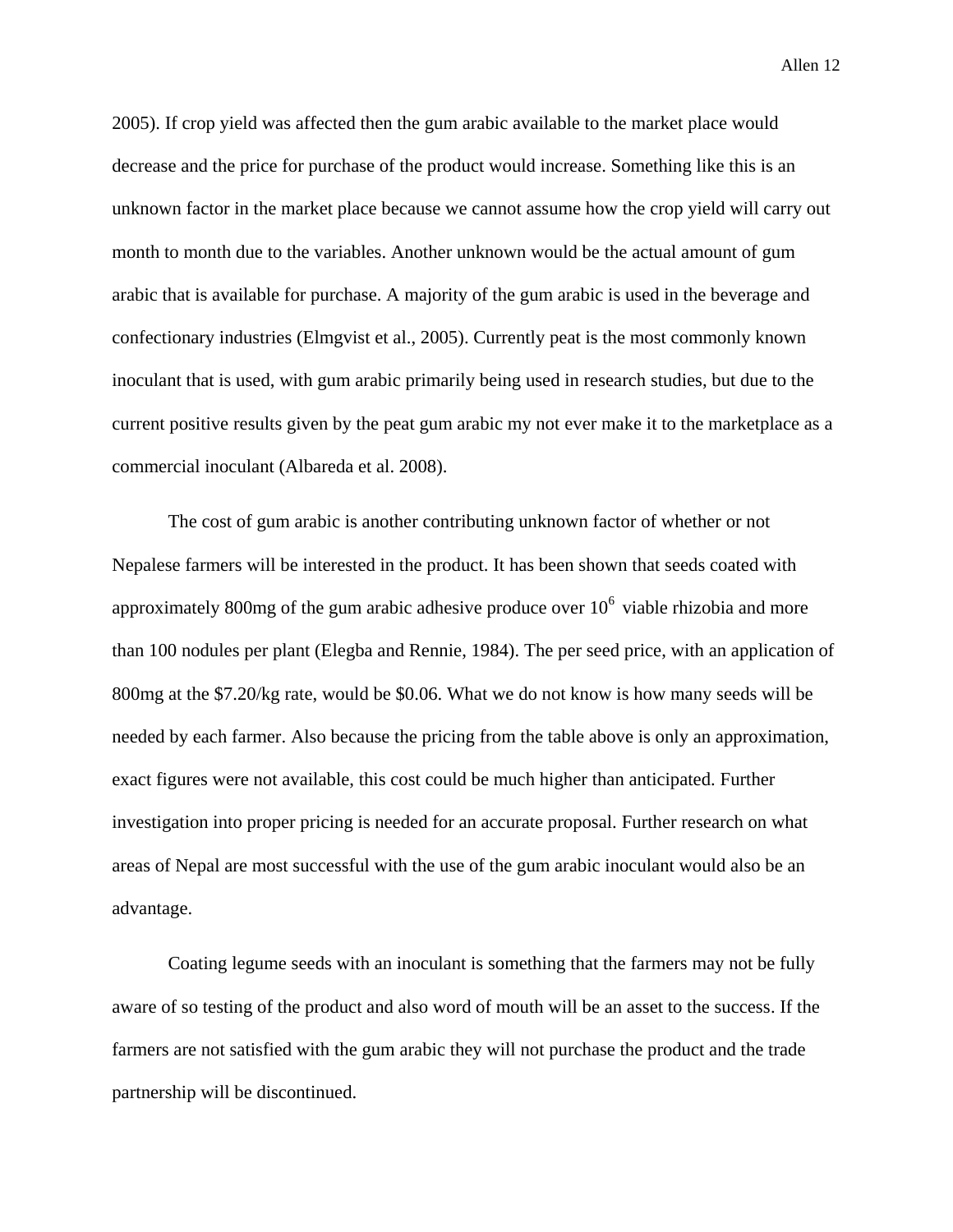## **Conclusion**

The use of gum arabic as a legume seed inoculant is a beneficial investment to the Nepal agriculture sector if utilized properly and efficiently. The key to this product being successful within Nepal would be the education and information aspect of the gum arabic inoculant. Inoculating the rhizobia bacteria is extremely important for crop growth and soil health (Brockwell and Bottomley, 1995). Without nitrogen fixing bacteria the crop yields would not be as high and the farmers would also have an added expense to fertilize the soil for the following growing season. The extra money that farmers spend on buying the gum arabic coated legume seeds would be considered costly. Eventually if a more cost efficient way to transport the gum arabic into Nepal for inoculation purposes could be found it would cause the coated seeds to become more affordable to the farmers. Once this happens the money spent on the gum arabic inoculated legume seeds would eventually turn into savings and profits because of the increase of crop they can sell or trade, and of course the savings on the fertilizer (Anup and Subin, 2015). What is best about this product is that it not only benefits the Nepal eco-system, opposed to using harmful environmental chemicals (Lupwayi et al., 2000), it is a benefit to the Nepalese economy. In conclusion gum arabic is an inoculation coating for legume seeds that Nepal could benefit from but a thorough look at the cost and production system would have to be evaluated before the product could be properly utilized in Nepal.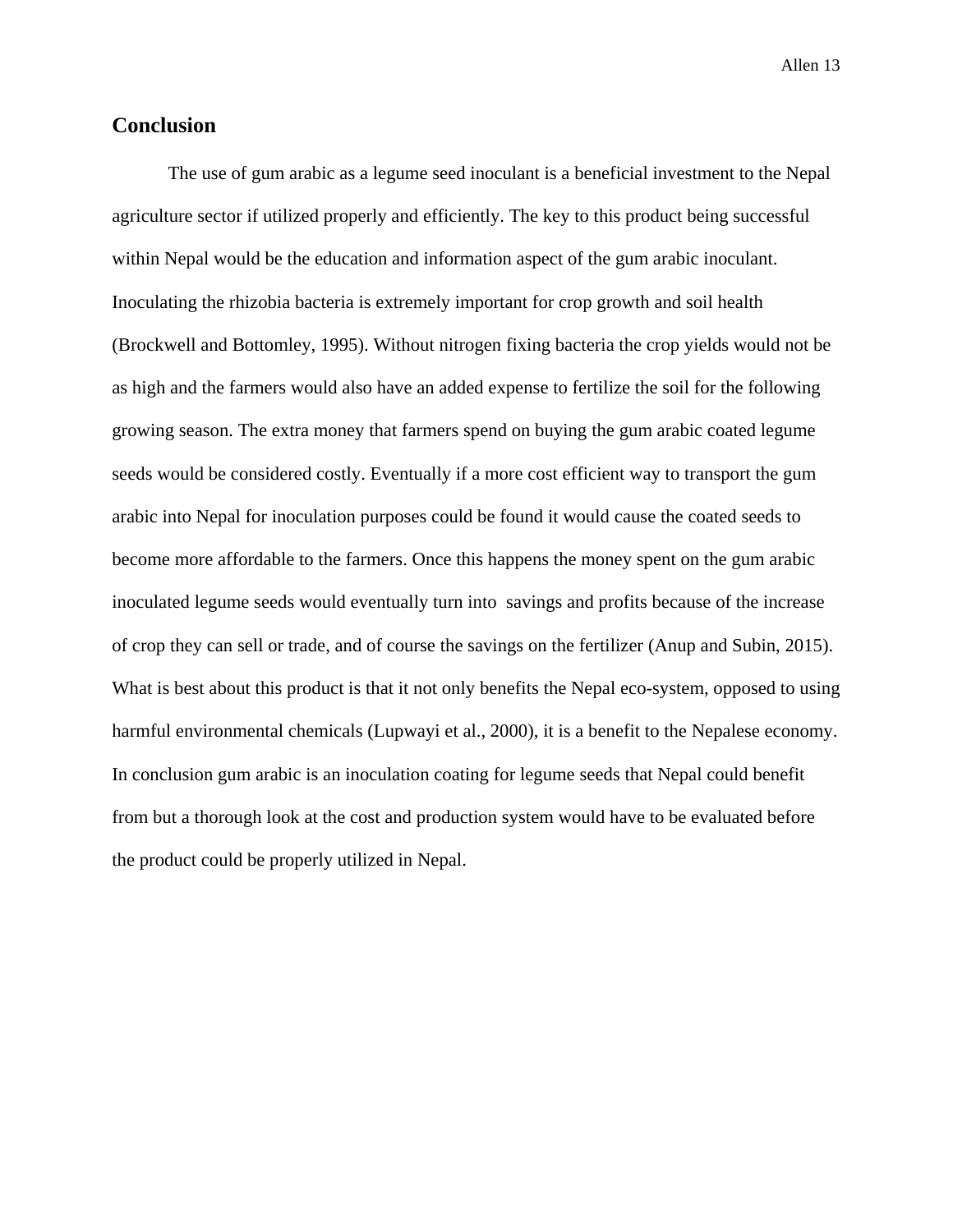# **References**

- Albareda, M., Rodríguez-Navarro, D. N., Camacho, M., & Temprano, F. J. (2008). Alternatives to peat as a carrier for rhizobia inoculants: Solid and liquid formulations. *Soil Biology and Biochemistry, 40*(11), 2771-2779. doi:10.1016/j.soilbio.2008.07.021
- Anup, K. C., & Kalu, S. (2015). Chapter 11 soil pollution status and its remediation in nepal. In Mermut,Khalid Rehman HakeemMuhammad SabirMünir ÖztürkAhmet Ruhi (Ed.), *Soil remediation and plants* (pp. 313-329). San Diego: Academic Press. doi:http://dx.doi.org/10.1016/B978-0-12- 799937-1.00011-5
- Ballal, M. E., El Siddig, E. A., Elfadl, M. A., & Luukkanen, O. (2005). Relationship between environmental factors, tapping dates, tapping intensity and gum arabic yield of an acacia senegal plantation in western sudan. *Journal of Arid Environments, 63*(2), 379-389. doi:10.1016/j.jaridenv.2005.01.024
- Brockwell, J., & Bottomley, P. J. (1995). Recent advances in inoculant technology and prospects for the future. *Soil Biology and Biochemistry, 27*(4–5), 683-697. doi:http://dx.doi.org/10.1016/0038- 0717(95)98649-9
- Burdass, D. (2002). Rhizobium, root nodules & nitrogen fixation. *Society for General Microbiology*
- Daramola, D. S., Danso, S. K. A., & Hardarson, G. (1994). Nodulation, N2 fixation and dry matter yield of soybean [glycine max (L.) merrill] inoculated with effective and ineffective bradyrhizobium japonicum strains. *Soil Biology and Biochemistry, 26*(7), 883-889. doi:10.1016/0038- 0717(94)90304-2
- Deaker, R., Roughley, R. J., & Kennedy, I. R. (2004). Legume seed inoculation technology—a review. *Soil Biology & Biochemistry, 36*(8), 1275-1288. doi:10.1016/j.soilbio.2004.04.009
- Elegba, M. S., & Rennie, R. J.,. (1984). Effect of different inoculant adhesive agents on rhizobial survival, nodulation, and nitrogenase (acetylene-reducing) activity of soybeans (glycine max (L.) merril). Canadian Journal of Soil Science, 64(4), 631-636. doi:http://pubs.aic.ca.subzero.lib.uoguelph.ca/doi/citedby/10.4141/cjss84-063
- Herridge, D., & Roughley, R. (1974). Survival of some slow-growing rhizobium on inoculated legume seed. *Plant and Soil,40*(2), 441-444. doi:10.1007/BF00011530
- Joshi, K. D., Conroy, C., & Witcombe, J. R.,. (2012). Agriculture, seed, and innovation in nepal: Industry and policy issues for the future. Washington: International Food Policy Research Institute.
- Lupwayi, N. Z., Olsen, P. E., Sande, E. S., Keyser, H. H., Collins, M. M., Singleton, P. W., & Rice, W. A. (2000). Inoculant quality and its evaluation. *Field Crops Research, 65*(2–3), 259-270. doi:http://dx.doi.org/10.1016/S0378-4290(99)00091-X
- Maskey, S. L., Bhattarai, S., Peoples, M. B., & Herridge, D. F. (2001). On-farm measurements of nitrogen fixation by winter and summer legumes in the hill and terai regions of nepal. *Field Crops Research, 70*(3), 209-221. doi:10.1016/S0378-4290(01)00140-X